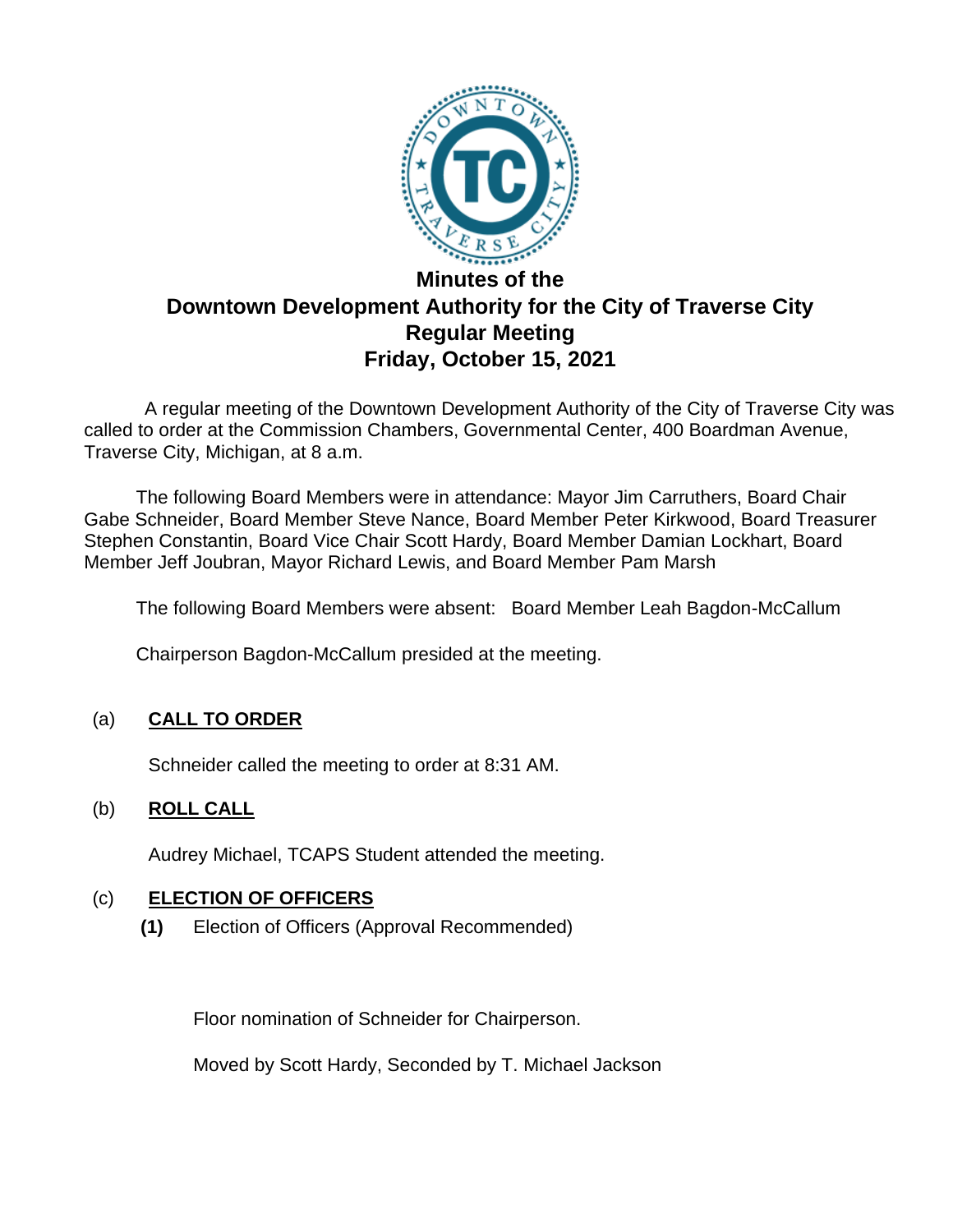**Yes:** Jim Carruthers, Gabe Schneider, Steve Nance, Peter Kirkwood, Stephen Constantin, Scott Hardy, Damian Lockhart, T. Michael Jackson, Jeff Joubran, Richard Lewis, and Pam Marsh

# **Absent:** Leah Bagdon-McCallum

### **CARRIED. 11-0-1 on a recorded vote**

Floor nomination of Hardy for Vice-chairperson.

Moved by Richard Lewis, Seconded by Stephen Constantin

**Yes:** Jim Carruthers, Gabe Schneider, Steve Nance, Peter Kirkwood, Stephen Constantin, Scott Hardy, Damian Lockhart, T. Michael Jackson, Jeff Joubran, Richard Lewis, and Pam Marsh

**Absent:** Leah Bagdon-McCallum

### **CARRIED. 11-0-1 on a recorded vote**

Floor nomination of Joubran as Treasurer.

Moved by Stephen Constantin, Seconded by Steve Nance

- **Yes:** Jim Carruthers, Gabe Schneider, Steve Nance, Peter Kirkwood, Stephen Constantin, Scott Hardy, Damian Lockhart, T. Michael Jackson, Jeff Joubran, Richard Lewis, and Pam Marsh
- **Absent:** Leah Bagdon-McCallum

# **CARRIED. 11-0-1 on a recorded vote**

Floor nomination of Lewis as Secretary.

Moved by Jeff Joubran, Seconded by Steve Nance

**Yes:** Jim Carruthers, Gabe Schneider, Steve Nance, Peter Kirkwood, Stephen Constantin, Scott Hardy, Damian Lockhart, T. Michael Jackson, Jeff Joubran, Richard Lewis, and Pam Marsh **Absent:** Leah Bagdon-McCallum

# **CARRIED. 11-0-1 on a recorded vote**

# (d) **REVIEW AND APPROVAL OF AGENDA**

**(1)** Consideration of approving the agenda. Approval of the agenda as presented.

Moved by Scott Hardy, Seconded by Peter Kirkwood

- **Yes:** Jim Carruthers, Gabe Schneider, Steve Nance, Peter Kirkwood, Stephen Constantin, Scott Hardy, Damian Lockhart, T. Michael Jackson, Jeff Joubran, Richard Lewis, and Pam Marsh
- **Absent:** Leah Bagdon-McCallum

# **CARRIED. 11-0-1 on a recorded vote**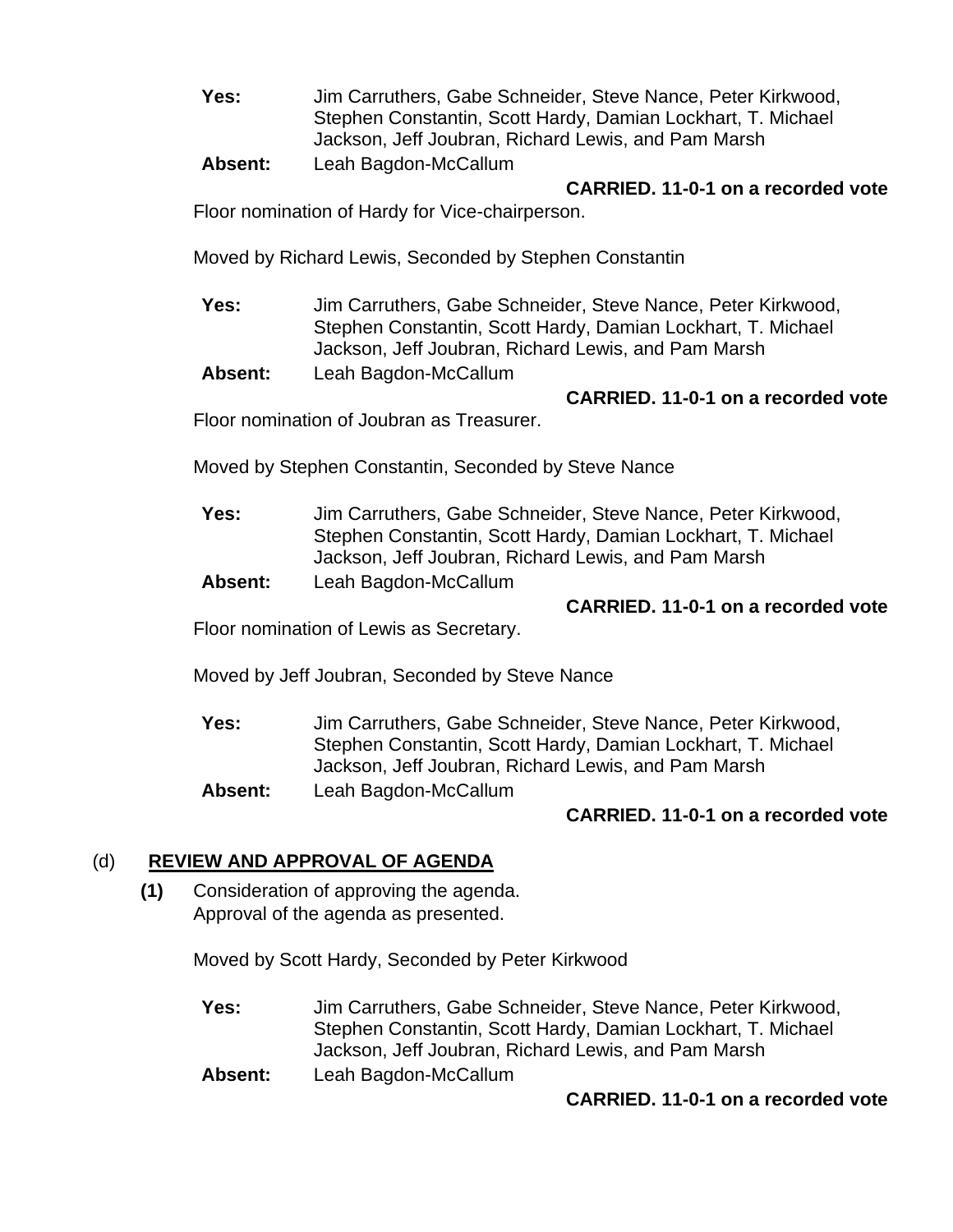# (e) **CONSENT CALENDAR**

*The purpose of the consent calendar is to expedite business by grouping non-controversial items together to be dealt with by one DDA Board motion without discussion. Any member of the DDA Board, staff or the public may ask that any item on the consent calendar be removed therefrom and placed elsewhere on the agenda for individual consideration by the DDA Board; and such requests will be automatically respected. If an item is not removed from the consent calendar, the action noted in parentheses on the agenda is approved by a single DDA Board action adopting the consent calendar.*

- **(1)** Approval of the minutes of the Regular Meeting of September 17, 2021 (Approval Recommended) (Jean Derenzy)
- **(2)** Approval of the Financial Reports and Disbursements for DDA, TIF 97, Old Town TIF, Parking Services, and Arts Commission for September 2021 (Approval Recommended) (Jean Derenzy, Harry Burkholder, Nicole VanNess)
- **(3)** Approval of the a three-year service order for Parking Garage Window Washing (Approval Recommended) (Jean Derenzy, Nicole VanNess)
- **(4)** Approval of an agreement for the purchase and installation of Parking Garage Occupancy Count Signage (Approval Recommended) (Jean Derenzy, Nicole VanNess)
- **(5)** Removed from Consent Healthy Drinking Culture
- **(6)** Approval of the Downtown Tree Management Plan (Approval Recommended) (Jean Derenzy, Harry Burkholder) That the DDA Board approve the Consent Calendar as presented.

Moved by Scott Hardy, Seconded by Jeff Joubran

- **Yes:** Jim Carruthers, Gabe Schneider, Steve Nance, Peter Kirkwood, Stephen Constantin, Scott Hardy, Damian Lockhart, T. Michael Jackson, Jeff Joubran, Richard Lewis, and Pam Marsh
- **Absent:** Leah Bagdon-McCallum

# **CARRIED. 11-0-1 on a recorded vote**

# (f) **ITEMS REMOVED FROM CONSENT CALENDAR**

**(1)** Approval of the Healthier Drinking Culture Strategic Plan (Approval Recommended) (Jean Derenzy)

The following addressed the Board: Jim Carruthers Gabe Schnieder T Michael Jackson Approval of the Healthy Drinking Culture Plan as presented.

Moved by Richard Lewis, Seconded by Stephen Constantin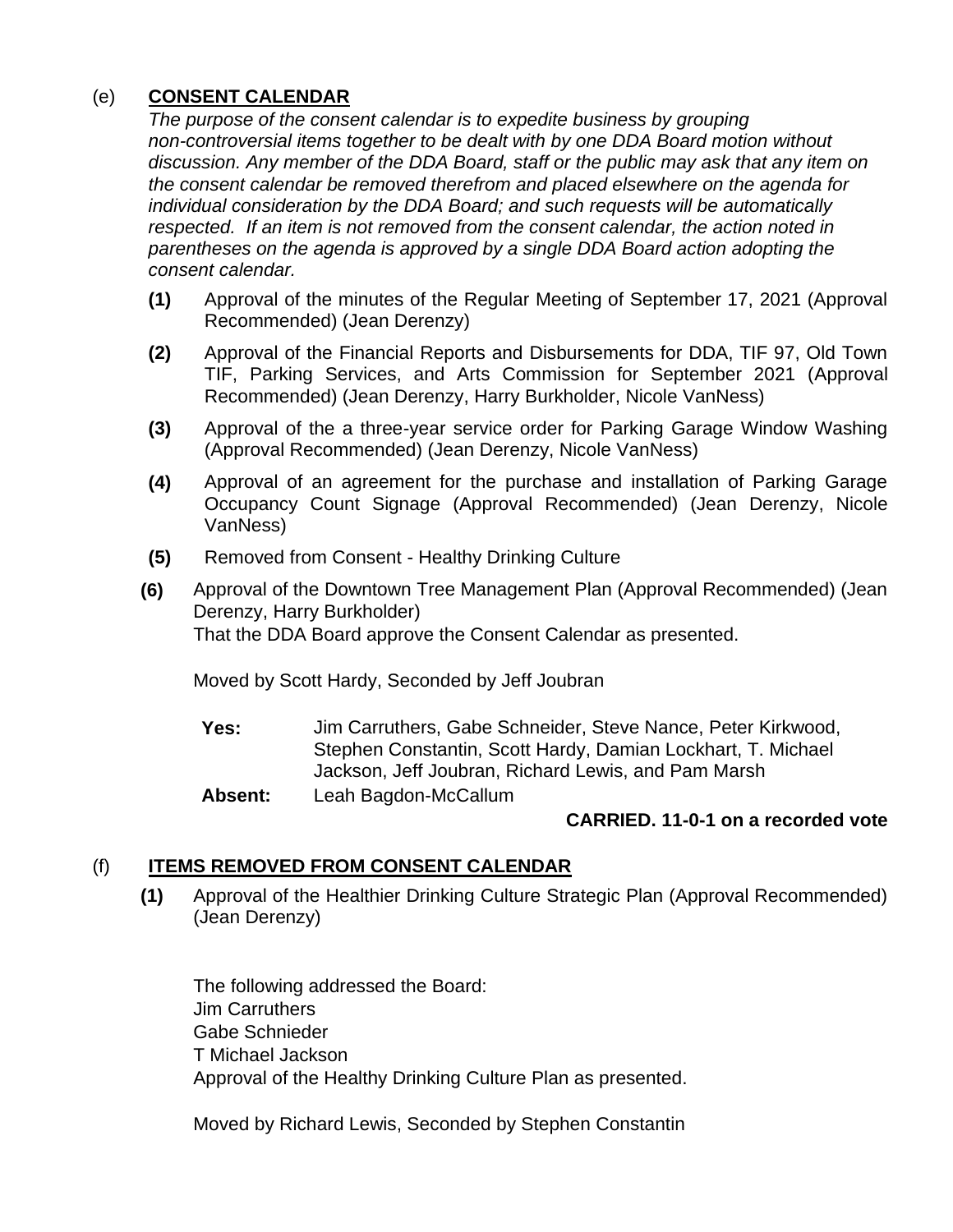**Yes:** Jim Carruthers, Gabe Schneider, Steve Nance, Peter Kirkwood, Stephen Constantin, Scott Hardy, Damian Lockhart, T. Michael Jackson, Jeff Joubran, Richard Lewis, and Pam Marsh **Absent:** Leah Bagdon-McCallum

#### **CARRIED. 11-0-1 on a recorded vote**

#### (g) **OLD BUSINESS**

**(1)** Reimagine East Front Street Project Update

The following addressed the Board: Chris, Progressive AE Gabe Schnieder Pete Kirkwood Scott Hardy Audrey Michael Jim Carruthers Steve Nance Jeff Joubran Jean Derenzy

#### (h) **NEW BUSINESS**

**(1)** CEO Report - Project Updates

The following addressed the Board: Jean Derenzy, DDA CEO Gabe Schnieder Richard Lewis Pam Marsh Jeff Joubran Jim Carruthers Commissioner Tim Werner T Michael Jackson

**(2)** Consultant Work and RFP For DDA (Input Requested)

The following addressed the DDA Board: Jean Derenzy, DDA CEO Gabe Schneider Richard Lewis Jim Carruthers Scott Hardy Pete Kirkwood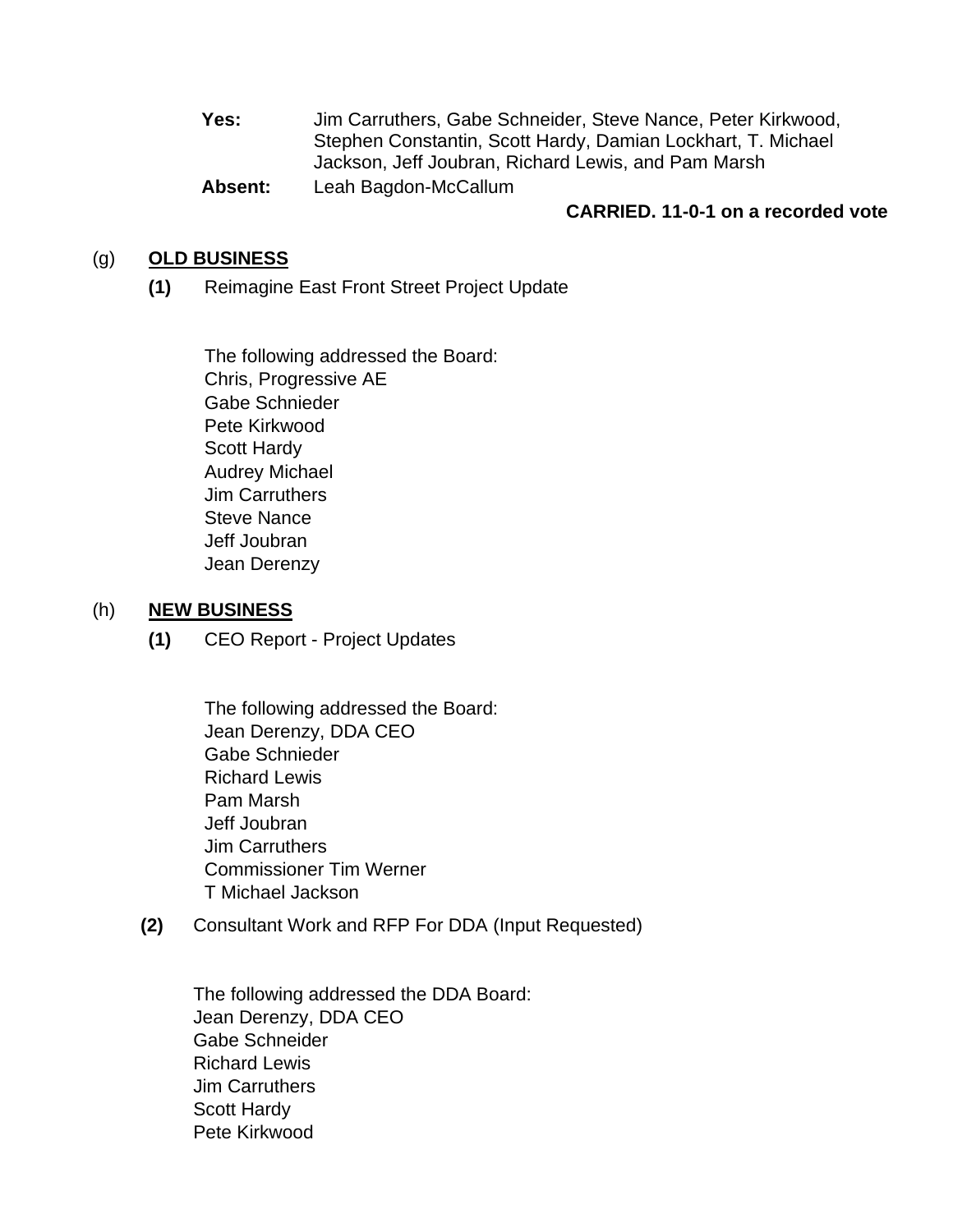Motion to move foward

Moved by Richard Lewis, Seconded by Stephen Constantin

**Yes:** Jim Carruthers, Gabe Schneider, Steve Nance, Peter Kirkwood, Stephen Constantin, Scott Hardy, Damian Lockhart, T. Michael Jackson, Jeff Joubran, Richard Lewis, and Pam Marsh

**Absent:** Leah Bagdon-McCallum

# **CARRIED. 11-0-1 on a recorded vote**

# (i) **BOARD MEMBER UPDATES**

**(1)** Arts Commission Update (Steve Nance)

The following addressed the Board: Steve Nance

**(2)** Parking Subcommittee Update (Scott Hardy)

The following addressed the Board: Scott Hardy

# (j) **STAFF REPORTS**

**(1)** Transportation Mobility Director Report (Nicole VanNess)

The following addressed the Board: Nicole VanNess, Transportation Mobility Director

**(2)** Community Development Director Report (Katy McCain)

# (k) **RECEIVE AND FILE**

- **(1)** October 1, 2021 Special Arts Commission Meeting Minutes
- **(2)** September 9, 2021 DTCA Meeting Minutes
- **(3)** October 7, 2021 Parking Subcommittee Minutes

# (l) **Recognition of Board Members**

Plaques provided to T Michael and Steve Constantin

### (m) **CLOSED SESSION FOR POSSIBLE PROPERTY PURCHASE MCL 15.268 (MOTION REQUIRED)**

**(1)** Motion to enter into closed session